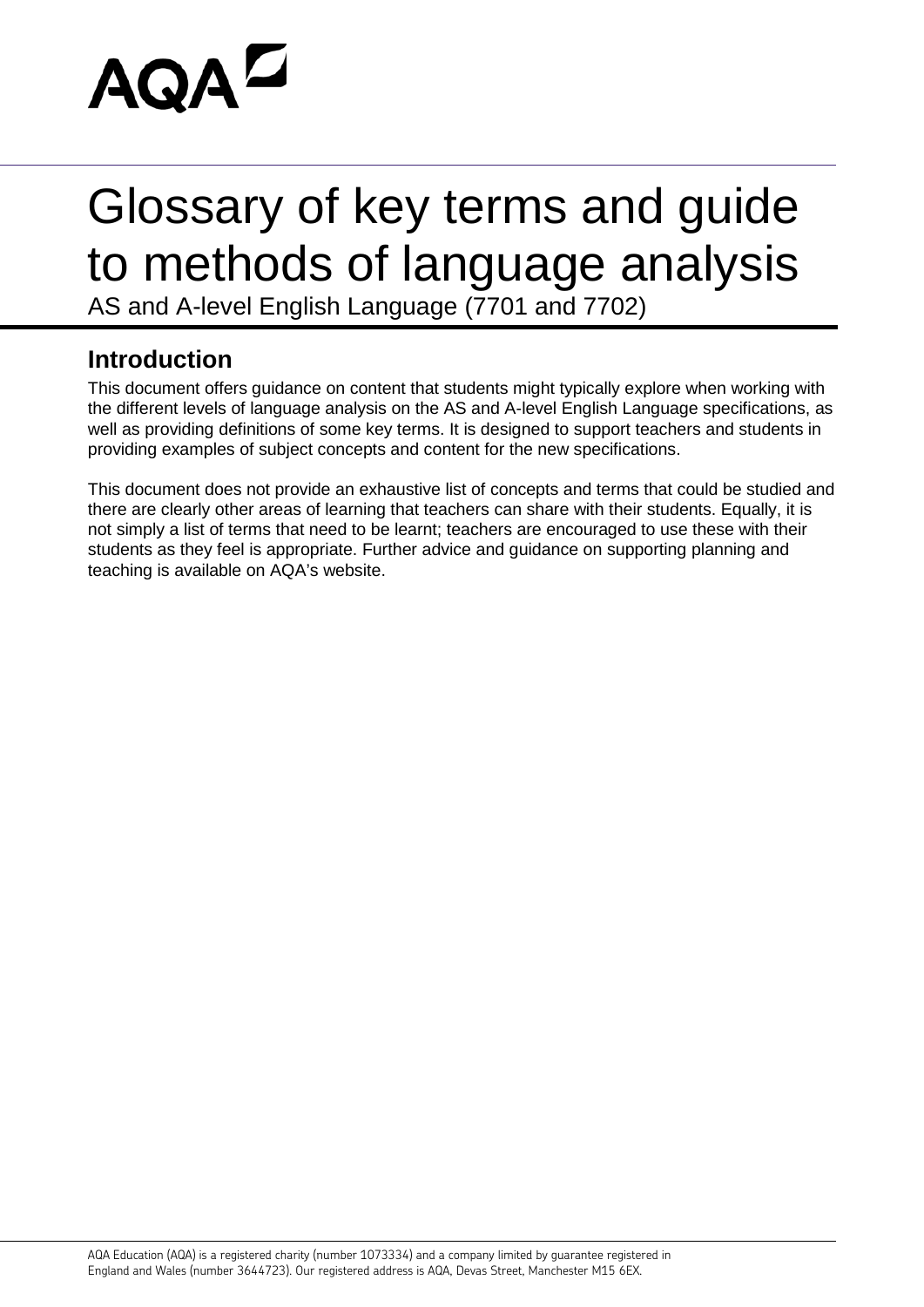## **Phonetics, phonology and prosodics**

At this level students describe and explore the sound system (phonology), the ways that sounds produced by users of that system are produced (phonetics), and how rhythm and intonation are used in speech. Students can study:

- the phoneme as a basic distinct unit of sound
- the different types of vowel phonemes (long, short and diphthongs)
- how consonant phonemes are formed in terms of voicing, place of articulation and manner of articulation;
- how individual phonemes combine to form syllables;
- how variations of the same phoneme may occur in pronunciations of certain words;
- variations in speech patterns of individuals and groups in terms of regional accent, and as a result of accommodation;
- the representation of the speech patterns of individuals and groups in different discourses;
- the use of sound iconicity (e.g. onomatopoeia, alliteration, assonance, consonance) for effect;
- how speakers use variations in pitch, intonation, volume and speed depending on situational aspects;
- How the International Phonetic Alphabet (IPA) can be used to represent and talk about the different aspects of the sound system.

#### **Key terms**

This list is not exhaustive but attempts to give an indication of the terms which students are likely to encounter in their studies.

**Phoneme**: the basic unit of sound.

**Diphthong**: a vowel sound that is the combination of two separate sounds, where a speaker glides from one to another.

**Voicing**: the act of the vocal cords either vibrating (voiced) or not vibrating (unvoiced) in the production of a consonant sound.

**Place of articulation**: the position in the mouth where a consonant sound is produced. **Manner of articulation**: the extent to which airflow is interrupted by parts of the mouth in the production of consonant sounds.

**Syllable:** a sound unit with a vowel at its centre.

**Accent**: a regional variety of speech that differs from other regional varieties in terms of pronunciation.

**Accommodation**: the ways that individuals adjust their speech patterns to match others. **Sound iconicity**: the use of the sound system to mirror form or meaning.

**International Phonetic Alphabet (IPA)**: an internationally recognised system of phonetic transcription.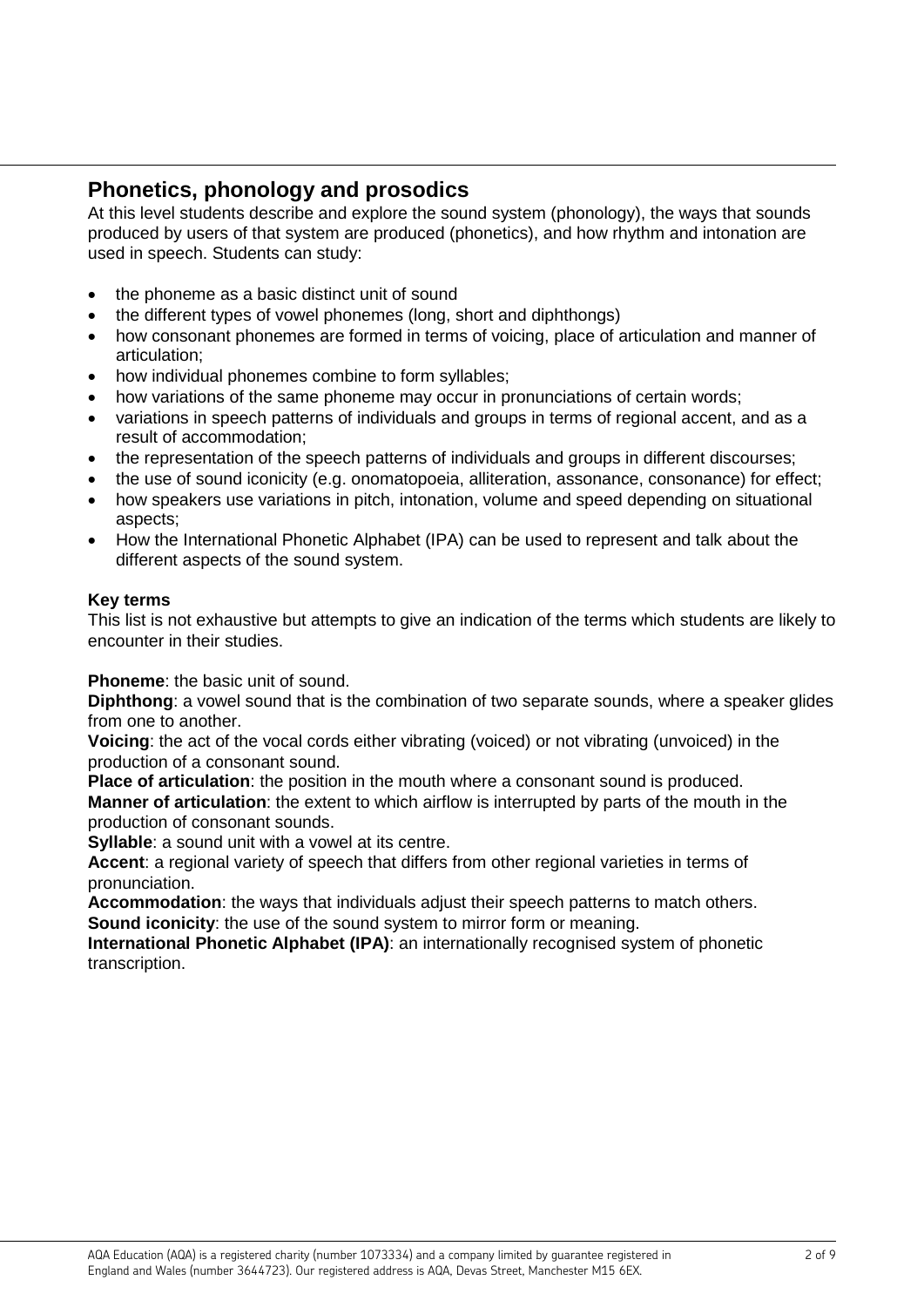## **Lexis and Semantics**

At this level students describe and explore the vocabulary system of English. Students can study:

- the denotative and connotative meanings of words
- how meanings are constructed through the use of figurative language such as metaphor
- sense relationships between words through the concepts of semantic fields, synonyms, antonyms, hypernyms and hyponyms
- how individuals and groups vary vocabulary choices according to audience and purpose, and how levels of formality may vary according to these contextual factors
- how speakers may use specialist registers
- how speakers' sociolects and dialects reflect variations according to group membership and geographical region
- how variation in text design reflects variation in language use between individuals, groups, communities and nations
- how new words are formed through the process of neology, for example through blending, compounding, and the forming of acronyms, initialisms and eponyms
- how words and their meanings change over time, for example through narrowing, broadening, amelioration, pejoration, and semantic reclamation

#### **Key terms**

This list is not exhaustive but attempts to give an indication of the terms which students are likely to encounter in their studies.

**Denotative and connotative meanings:** the literal (denotative) and associated (connotative) meanings of words.

**Figurative language:** language used in a non-literal way in order to describe something in another's terms (e.g. simile or metaphor).

**Semantic fields:** groups of words connected by a shared field of reference, eg *medicine*, *art.* **Synonyms:** words that have equivalent meanings.

**Antonyms:** words that have contrasting meanings.

**Hypernyms:** words that label categories, eg *animal* (this category includes for example *dog*, *cat* and *rabbit*).

**Hyponyms:** words that can be included in a larger, more general category (e.g. the hyponyms *car*, *bus*, *aeroplane* as a form of the hypernym *transport*).

**Levels of formality:** vocabulary styles including slang, colloquialisms, taboo, formal and fixed levels.

**Occupational register:** a technical vocabulary associated with a particular occupation or activity. **Sociolect:** a language style associated with a particular social group.

**Dialect:** a language style associated with a particular geographical region.

**Neology:** the process of new word formation, including the following: blends, compounds, acronyms, initialisms, eponyms.

**Semantic change**: the process of words changing meaning, including the following: narrowing, broadening, amelioration, pejoration, semantic reclamation.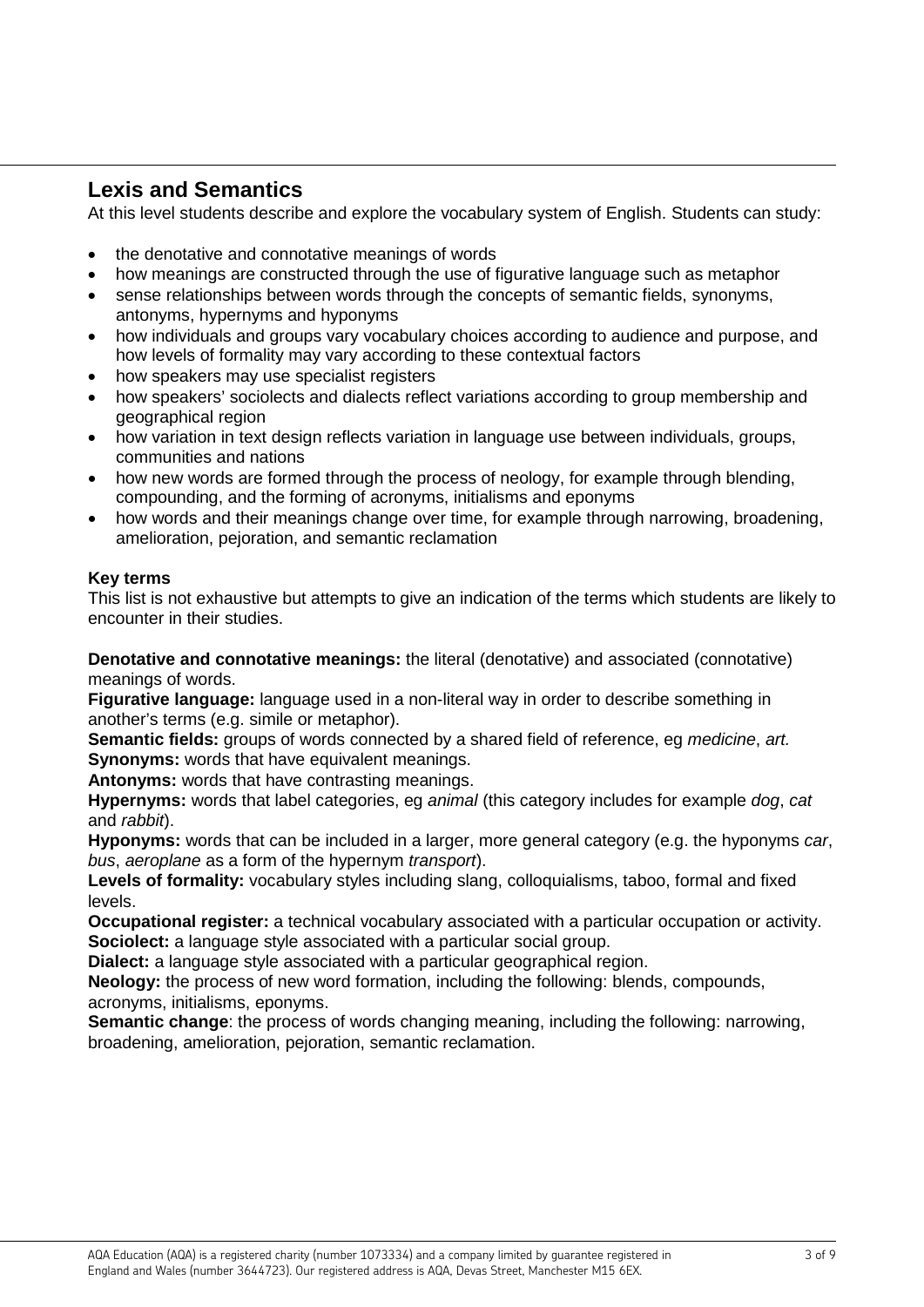## **Grammar**

At this level students describe and explore morphology (word formation) and syntax (order and structure within the larger units of phrases, clauses and sentences). Students can study:

- how free morphemes combine with affixes to show tense or number (inflectional function), or to form new words (derivational function);
- how head words in phrases are modified to form larger structures to provide more detail about people, places, objects or events;
- how elements are arranged in clauses to support meaning and to achieve different kinds of effects;
- how point of view can be grammatically realised in different ways through writers' and speakers' use of the active or passive voice;
- how English verbs show the concept of time through tense and aspect;
- how single clauses form multi-clause structures through co-ordination and subordination, and how in writing, these represent different types of sentences;
- how clauses and sentences function in different ways, for example to form statements, form questions, give commands or make exclamations;
- how the grammar of speech is not the same as that of writing.

#### **Key terms**

This list is not exhaustive but attempts to give an indication of the terms which students are likely to encounter in their studies

**Morpheme:** the smallest grammatical unit.

**Free morpheme**: a morpheme that can stand on its own as a word.

**Affix (or bound morpheme)**: a morpheme that cannot stand on its own as a word, but combines with others to create a new word.

**Phrase**: a group of words centred around a head word.

**Head word**: the central word in a phrase which gives the phrase its name (e.g. noun phrase, adjective phrase) and may be modified by other words.

**Modification**: the adding of additional words to provide more detail to a head word in a phrase either before it (pre-modification) or after it (post-modification).

**Clause**: a group of words centred around a verb, which may be either grammatically complete (main clause) or incomplete (subordinate clause).

**Active voice**: a clause where the agent (doer) of an action is the subject.

**Passive voice:** a clause where the patient (the entity affected by an action) is in the subject position, and the agent either follows or is left out.

**Tense**: how the time of an event is marked (usually through verb inflection): past, present & future\* **Aspect**: another element of marking the time of an event, by specifying whether they are progressive (ongoing) or perfective (completed).

**Coordination**: the joining of two or more independent clauses via co-ordinating conjunctions. Single words and longer phrases can also be co-ordinated.

**Subordination**: the joining of two or more clauses where only one is independent (the main clause) and the others dependent (subordinate clause/clauses).

**Sentence**: a larger unit of meaning, which may be formed of a single clause (simple sentence) or several clauses (compound or complex sentences). Minor sentences are sentences without a verb. **Sentence function**: the purpose a sentence fulfils in communication: as a statement, question,

command or exclamation. These are also referred to in many grammar books as (respectively): declaratives, interrogatives, imperatives and exclamatives.

**Word class**: the grammatical category into which words can be placed, including noun, adjective, verb, adverb, determiner, pronoun, preposition, conjunction.

\*Please note that there is a debate over whether or not there is a future tense in English.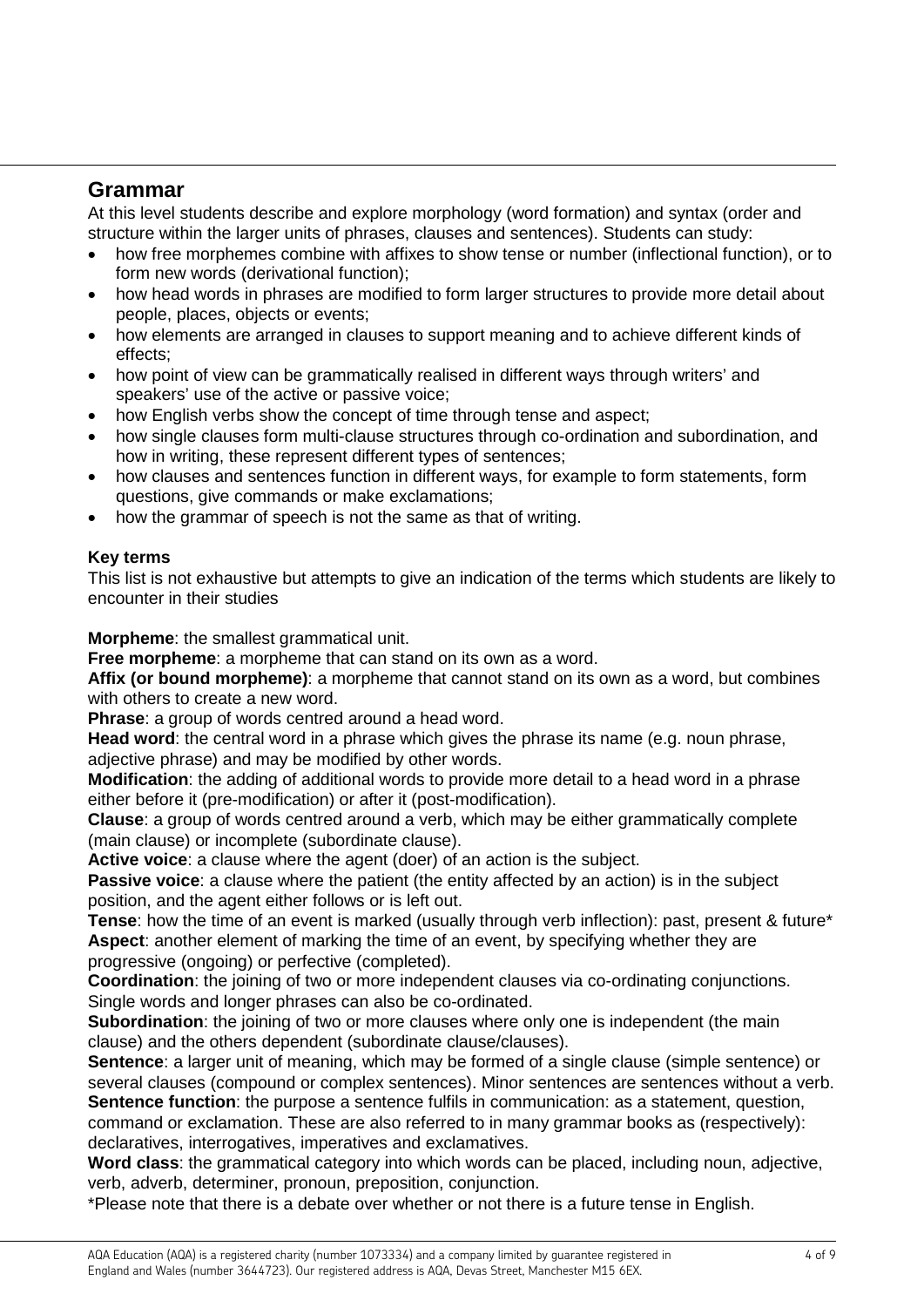## **Pragmatics**

At this level students describe and explore the implied meanings of English and how language use creates meanings in interactional contexts. Students can study:

- the implied meanings of words, utterances and speech acts in their specific contexts
- face, politeness and co-operation in language interaction
- how people draw inferences from others' language uses
- the influence of different contexts on the meanings of communicative acts
- how attitudes, values and ideologies can be signalled through language choices
- how language is used to enact and reflect relationships between people
- aspects of culturally-based routines that are founded on shared assumptions and traditions

#### **Key terms**

This list is not exhaustive but attempts to give an indication of the terms which students are likely to encounter in their studies

**Implicature**: an implied meaning that has to be inferred as a result of a conversational maxim being broken.

**Inference**: the process of deriving implied meanings.

**Irony:** using language to signal an attitude other than what has been literally expressed.

**Deixis**: words that are context-bound where meaning depends on who is being referred to, where something is happening or when it is happening.

**Speech acts**: communicative acts that carry meaning beyond the words and phrases used within them, for example, apologies and promises.

**Politeness**: the awareness of others' needs to be approved of and liked (positive politeness) and/or given freedom to express their own identity and choices (negative politeness).

**Face:** the concept of how all communication relies on presenting a 'face' to listeners and audiences, and how the management of positive and negative face needs to contribute to interaction.

**Cooperative principles** in conversation: how interaction is thought to be based upon various kinds of cooperative behaviour between speakers.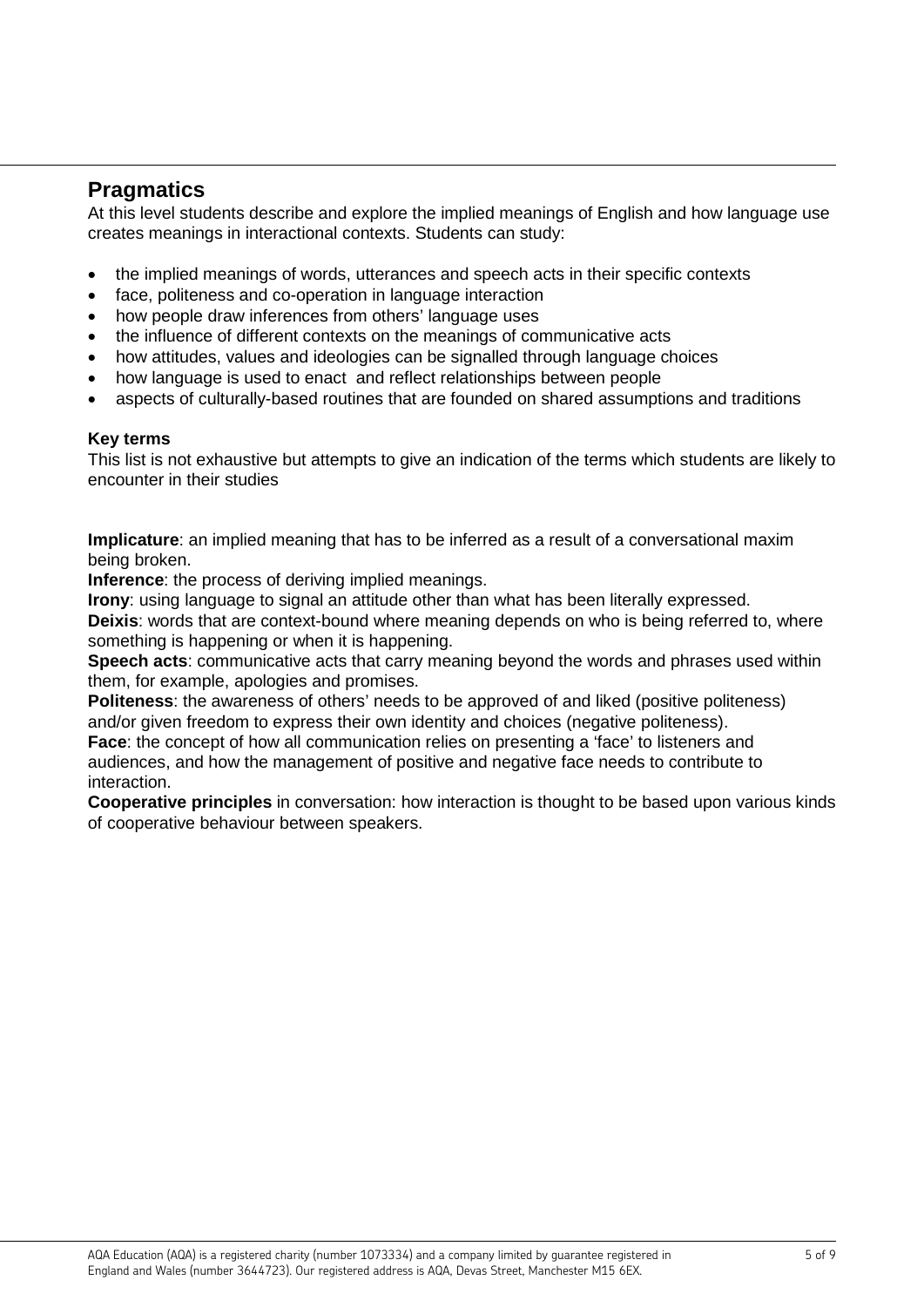### **Discourse**

At this level students describe and explore the ways in which whole texts (written, spoken and multimodal) are constructed at a level beyond the word, phrase, clause and sentence. Students can study:

- Discourse structure: how a text is structured overall (i.e. how its parts are assembled). For example: a question and answer format; problem – solution structure; narrative structure; adjacency pairs in a spoken interaction
- How references are made within and between texts using cohesive devices and referencing
- Narrative structures in texts
- How texts are related to and contribute towards wider beliefs, ideologies and values in society – ie **discourses**, in the plural (see later in this glossary)

#### **Key terms**

This list is not exhaustive but attempts to give an indication of the terms which students are likely to encounter in their studies.

**Discourse markers**: words, phrases or clauses that help to organise what we say or write (e.g. *OK*, *So*, "As I was saying…").

**Adjuncts**: non-essential elements of clauses (usually adverbials) that can be omitted (e.g. "I'll see you *in the morning"*).

**Disjuncts**: sentence adverbs that work to express an attitude or stance towards material that follows (e.g. "*Frankly*, I'm appalled at what she said" or "*Sadly*, not one of them survived"). **Narrative structures**: how events, actions and processes are sequenced when recounting a story. **Anaphoric reference**: making reference back to something previously identified in a text (often using pronouns to refer to an already established reference point e.g. "*The woman* stood by the door. *She* made detailed notes of what *she* could see").

**Cataphoric reference**: making reference forwards to something as yet unidentified in a text. E.g. "*It* was warm. *It* was living. It was *a rabbit*."

**Exophoric reference**: making reference to things beyond the language of a text itself (as opposed to **endophoric**, which is within the language of the text), perhaps within a speaker's immediate physical context e.g. "Look at *that*".

**Interdiscursivity (or intertextuality)**: the use of discourses from one field as part of another (e.g. the use of science discourses in the selling of beauty products, or the use of commercial discourses in education).

**Critical discourse analysis**: the use of linguistic analysis to explore and challenge the ideologies, positions and values of texts and their producers.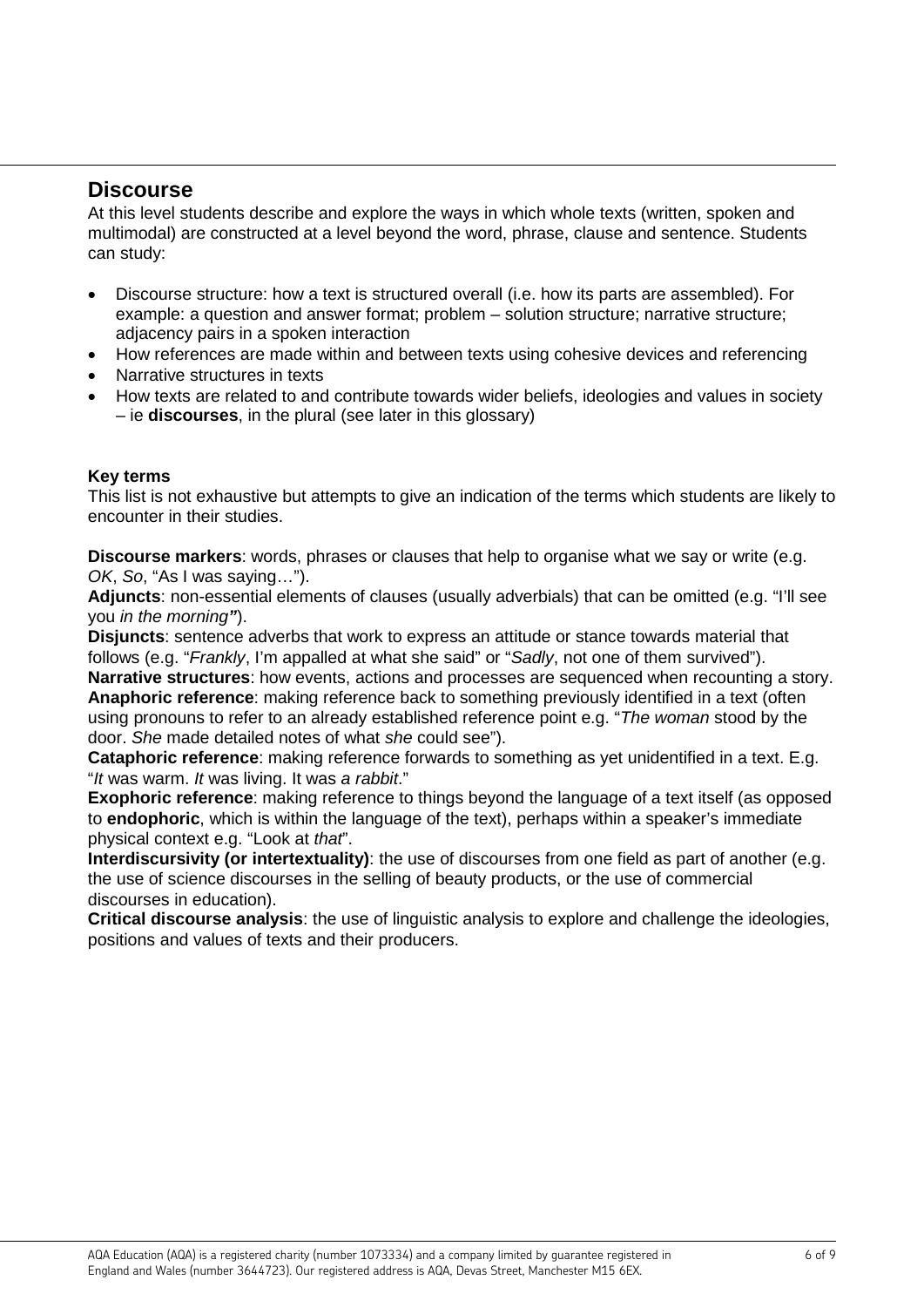## **Graphology**

At this level students describe and explore the visual aspects of text design and appearance. Students can study:

- how text producers use aspects of text design to help create meaning, for example through the use of layout, space, typographical and orthographical features and colour;
- how images are used on their own or in conjunction with writing and sound as multimodal texts to represent ideas, individuals or groups;
- how variation in text design reflects variation in language use within individuals and groups and across time, and as a result of advances in technology and shifting cultural practices

#### **Key terms**

This list is not exhaustive but attempts to give an indication of the terms which students are likely to encounter in their studies

**Layout**: the way in which a text is physically structured.

**Typographical features**: the features of fonts used in texts such as font type, size and colour. **Orthographical features**: the features of the writing system such as spelling, capitalisation and punctuation.

**Multimodal texts**: texts that rely on the interplay of different modes (e.g. images, writing and sound) to help shape meaning (see the definition of **mode** on the next page).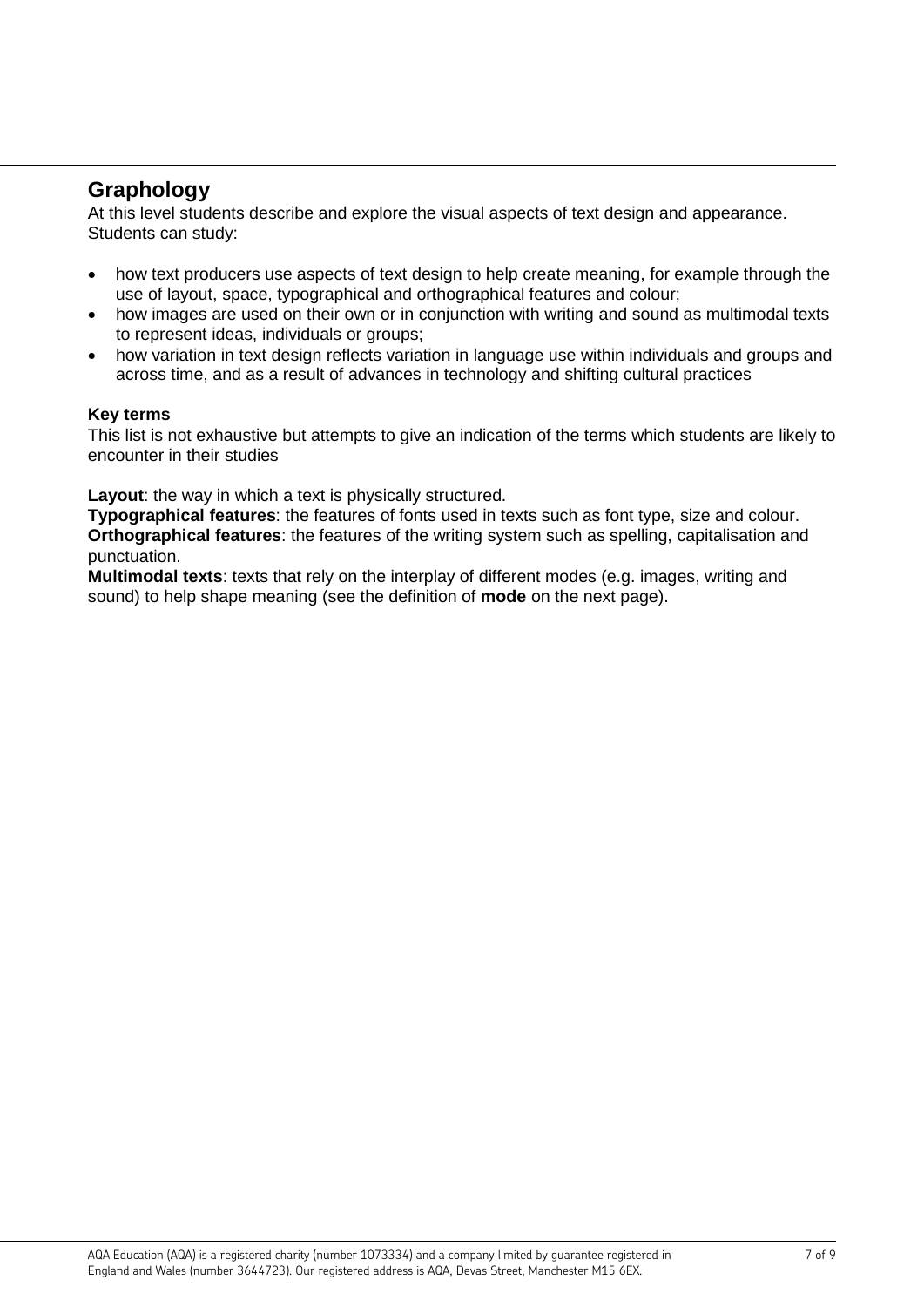## **Additional shorter definitions (key terms but not levels of language analysis)**

**Audience**: the receivers or intended receivers of a text (written, spoken, multimodal). The concept of an *ideal audience/reader/narratee* is often found in critical discourse. Texts might also have multiple audiences.

**Discourses**: used in many different ways in language study. Can be used to refer to a mode of language (e.g. spoken or written discourse), a register (e.g. medical or legal discourse), a way of thinking about and presenting something (e.g. representing language using a discourse of decay).

**Foregrounding**: the way in which texts emphasise key events or ideas through the use of attention-seeking devices (in terms of lexis, semantics, phonology or grammar) that either repeat content (*parallelism*) or break established patterns (*deviation)*. Deviation may be:

- *External*: breaking from the normal conventions of language use, for example in the use of nonsense words or ungrammatical constructions;
- *Internal*: breaking from a pattern that has previously been set up in the text for a striking effect.

**Genre**: the way of categorising and classifying different types of texts according to their features or expected shared conventions or functions. Genres come into being as the result of people agreeing about perceived similar characteristics in terms of content or style. Genres are fluid and dynamic and new genres continually evolve as a result of new technologies and cultural practices.

**Literariness**: the degree to which a text displays qualities that mean that people see it as *literary* and as *literature*. However, since many so called 'non-literary' texts display aspects of creative language use that is often seen as a marker of being literary, it is best to think of literariness as a continuum rather than viewing texts as being absolutely 'literary' or 'non-literary'.

**Mode**: the way in which language is communicated between text producer and text receiver, eg as an image, in writing, in speech or as a logo. The term **mode** (from semiotics and linguistics) is related to the term **medium** (from media studies) which is how messages are mediated (eg paper or digital text), and also to the term **channel** (from communication studies) which is the physical means of transmission (eg auditory, visual or olfactory). Mode also encompasses ideas around planning and spontaneity, distance between text producer and receiver, how transitory or longlasting a text is. Mode is more than a binary opposition, is sometimes visualised as a continuum and is constantly changing as new communication technologies blur the lines between older forms.

**Narrative**: a type of text or discourse that functions to tell a series of events. A narrative is the organisation of experience told by a *narrator* to any number of *narratees*. A narrative has two distinctive parts:

- The *story*: the events, places, characters and time of action that act as the building blocks of the narrative;
- The *narrative discourse*: the particular shaping of those building blocks into something worth telling through specific choices in language and structure.

**Poetic Voice**: the way in which a sense of identity is projected through language choices so as to give the impression of a distinct *persona* with a personal history and a set of beliefs and values. **Grammatical voice** (i.e. **active** and **passive**) is a different concept and mentioned in the relevant section.